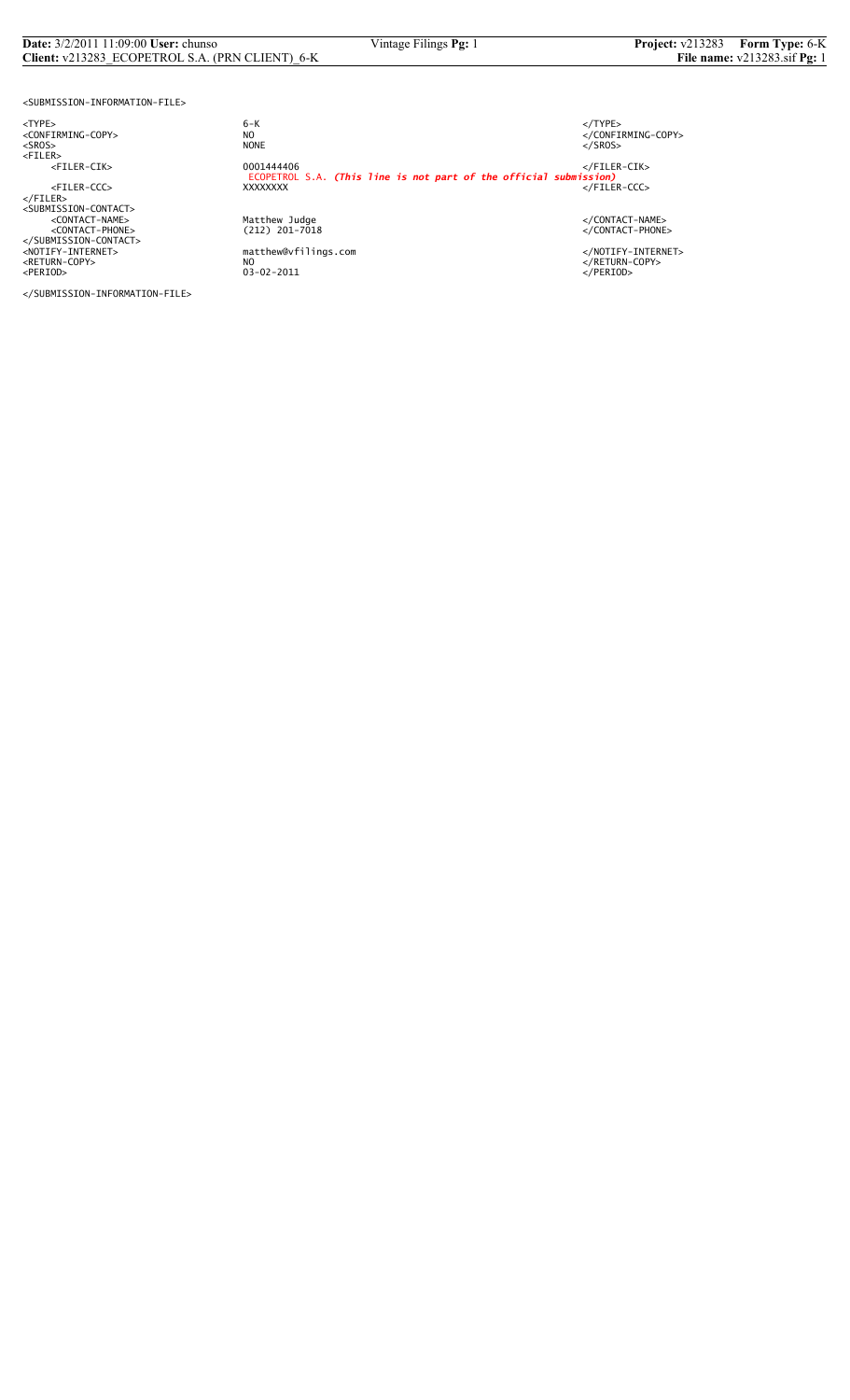### **SECURITIES AND EXCHANGE COMMISSION Washington, D.C. 20549**

 $\overline{a}$ 

 $\overline{a}$ 

 $\overline{a}$ 

 $\overline{a}$ 

## **FORM 6-K REPORT OF FOREIGN PRIVATE ISSUER PURSUANT TO RULE 13a-16 OR 15d-16 OF THE SECURITIES EXCHANGE ACT OF 1934**

March 2011

Commission File Number: 333-153452

**ECOPETROL S.A.**

*(Exact name of registrant as specified in its Charter)*  $\overline{a}$ 

> Carrera 7 No. 37 – 69 BOGOTA – COLOMBIA

*(Address of registrant's principal executive offices)*

Indicate by check mark whether the registrant files or will file annual reports under cover Form 20-F or Form 40-F.

Form 20-F  $\boxtimes$  Form 40-F  $\Box$ 

Indicate by check mark if the registrant is submitting the Form 6-K in paper as permitted by Regulation S-T Rule 101(b)(1):

 $Yes$   $\square$  No  $\boxtimes$ 

Indicate by check mark if the registrant is submitting the Form 6-K in paper as permitted by Regulation S-T Rule 101(b)(7):

 $Yes$   $\square$  No  $\boxtimes$ 

Indicate by check mark whether by furnishing the information contained in this Form, the registrant is also thereby furnishing the information to the Commission pursuant to Rule 12g3-2(b) under the Securities Exchange Act of 1934.

Yes □ No ⊠

If "Yes" is marked, indicate below the file number assigned to the registrant in connection with Rule  $12g3-2(b)$ : 82-  $N/A$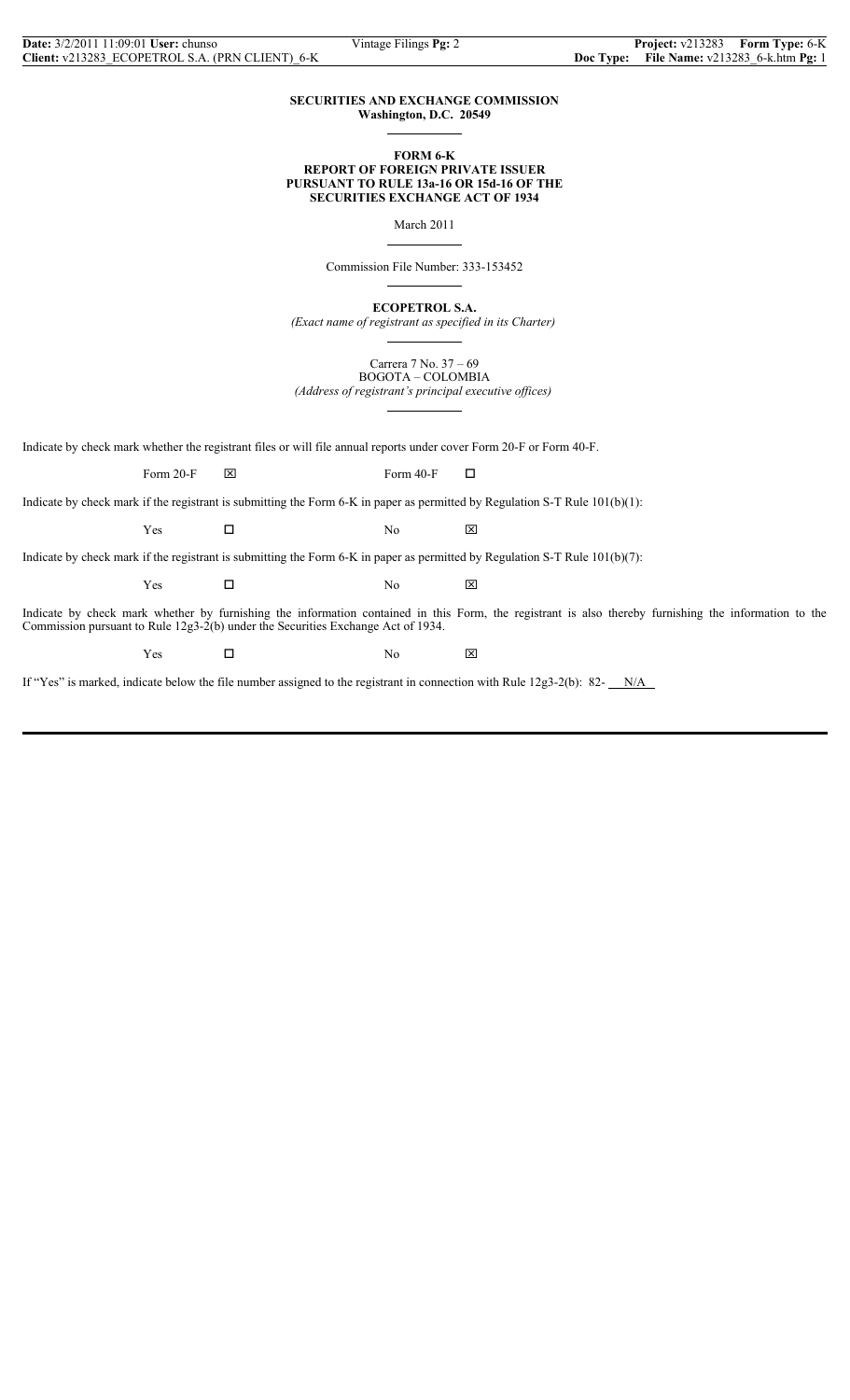| <b>Date:</b> $3/2/2011$ 11:09:01 <b>User:</b> chunso | Vintage Filings Pg: 3 | Project: v213283 Form Type: 6-K                     |  |
|------------------------------------------------------|-----------------------|-----------------------------------------------------|--|
| Client: v213283 ECOPETROL S.A. (PRN CLIENT) 6-K      |                       | <b>Doc Type:</b> File Name: $v213283$ 6-k.htm Pg: 2 |  |

## **SIGNATURE**

Pursuant to the requirements of the Securities Exchange Act of 1934, the Registrant has duly caused this report to be signed on its behalf by the undersigned, thereto duly authorized.

Date: March 2, 2011

Ecopetrol S.A.

By: /s/ Adriana M. Echeverri

 Name: Adriana M. Echeverri Title: Chief Financial Officer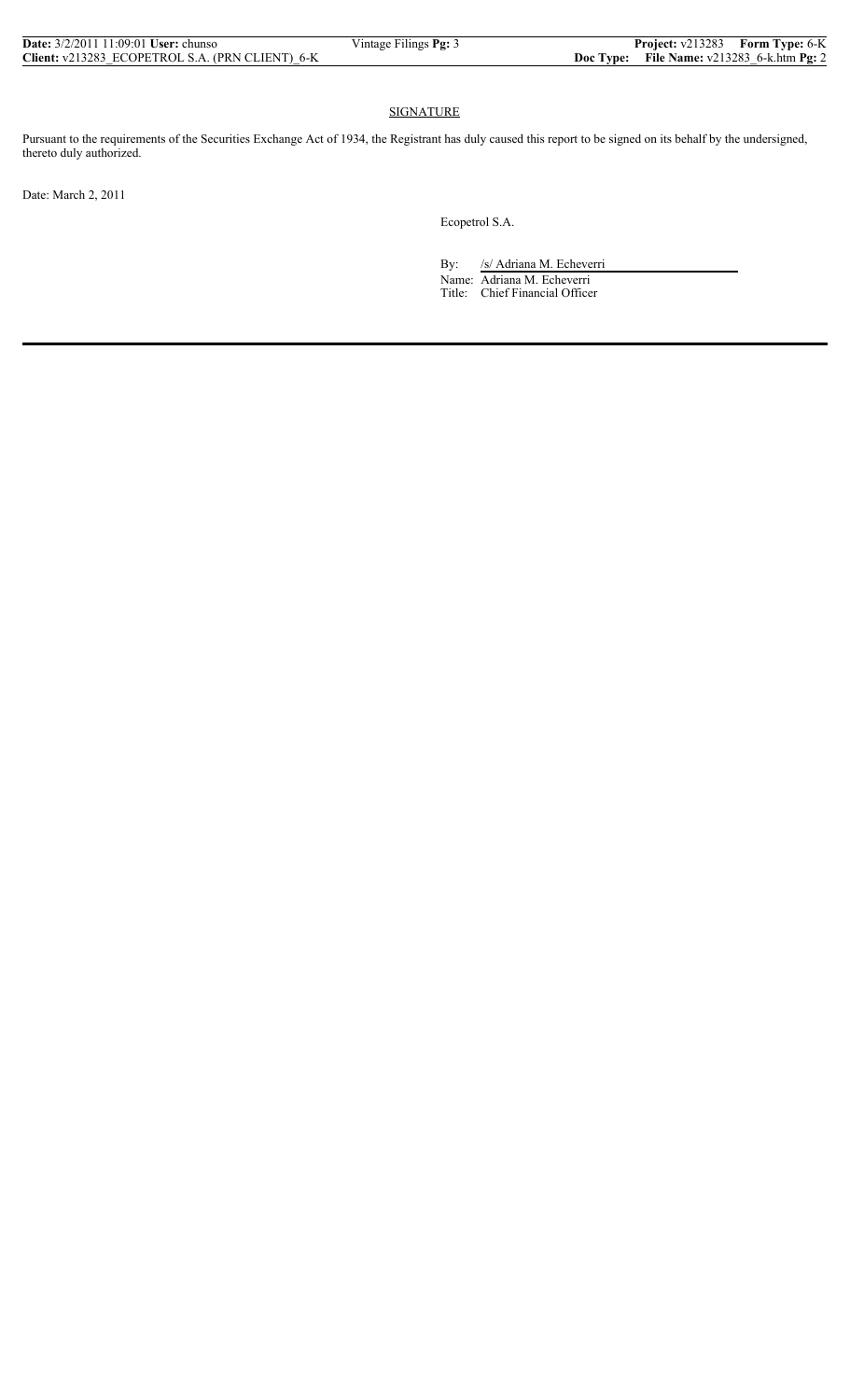| <b>Date:</b> $3/2/2011$ 11:09:01 <b>User:</b> chunso | Vintage Filings Pg: 4 |           | <b>Project:</b> v213283 Form Type: 6-K       |  |
|------------------------------------------------------|-----------------------|-----------|----------------------------------------------|--|
| Client: v213283 ECOPETROL S.A. (PRN CLIENT) 6-K      |                       | Doc Type: | <b>File Name:</b> $v213283$ ex99-1.htm Pg: 1 |  |

## **Ecopetrol S.A. 2010 Dividend Distribution Policy and Announcement of Ex-Dividend Period**

Project proposes to distribute 70.31% of 2010 net income, or a dividend per share of COP\$145, payable in 3 installments.

BOGOTA, Colombia, March 2, 2011 /PRNewswire/ -- Ecopetrol, S.A. (BVC: ECOPETROL; NYSE: EC; BVL: EC; TSX: ECP), in compliance with Resolution 400 of 1995 (subsequently replaced by Decree 3139 of 2006) and External Circular No. 003 of 2007 of the Superintendence of Finance, announces its dividend distribution policy for 2010 to be presented for consideration by the Company's Shareholders at the General Shareholders Assembly to be held March 24, 2011.

(Logo: http://photos.prnewswire.com/prnh/20090209/ARM001LOGO )

| DIVIDEND DISTRIBUTION POLICY<br><b>YEAR 2010</b><br>(COP\$)                 |    |                      |
|-----------------------------------------------------------------------------|----|----------------------|
| Net income after income tax provision and others                            | s  | 8,346,097,349,942    |
| Less: Appropriation for Statutory Reserve (10%)                             | S  | (834, 609, 734, 994) |
| Less: Reserve for Business Group Unrealized Income*                         | \$ | (571, 853, 700, 000) |
| Less: Regulatory Decree 2336/95 Reserve (valuation at market prices)        | S  | (96,695,147,855)     |
| Income available to Shareholder General Assembly                            | s  | 6,842,938,767,093    |
| It is proposed that the distribution be carried out as follows:             |    |                      |
| For payment of dividends debited to income of period (70.31% of Net Income) | S  | 5,868,514,325,288    |
| Reserve for dividend payment stock issues 2011                              | S  | 480.813.449.553      |
| Occasional reserve new exploration projects                                 | \$ | 493.610.992.252      |
| Total dividend to be paid per share                                         | \$ | 145.00               |

\* Unrealized income: Income generated by companies of the Business Group other than Ecopetrol S.A.

The ordinary dividend would be paid in three (3) installments: COP\$49 per share starting on April 25, 2011, COP\$48 per share starting on August 25, 2011 and COP\$48 per share starting on December 15, 2011.

### **Ex-dividend period**

In accordance with External Circular No. 13 of 1998 of the Superintendence of Securities, the ex-dividend period corresponds to the ten (10) stock market business days prior to the date of the corresponding dividend payment. Therefore, those persons who buy stock during this period will not be entitled to receive dividends on the relevant dividend payment date. The stockholders who are registered as holders of shares prior to each ex-dividend period will be entitled to receive dividends on the relevant dividend payment date.

*Ecopetrol is Colombia's largest integrated oil & gas company, where it accounts for 60% of total production. It is one of the top 50 oil companies in the world and the fourth largest oil company in Latin America. The Company is also involved in exploration and production activities in Brazil, Peru and the United States Gulf Coast, and owns the main refineries in Colombia, most of the network of oil and multiple purpose pipelines in the country, petrochemical plants, and it is entering into the biofuels business.*

*This release contains forward-looking statements relating to the prospects of the business, estimates for operating and financial results, and those related to growth prospects of Ecopetrol. These are merely projections and, as such, are based exclusively on the expectations of management concerning the future of the business and its continued access to capital to fund the Company's business plan. Such forward-looking statements depend, substantially, on changes in market conditions, government regulations, competitive pressures, the performance of the Colombian economy and the industry, among other factors; therefore, they are subject to change without prior notice.*

**Contact us for any additional information:**

**Investor Relations Alejandro Giraldo** Phone: +571-234-5190 Email: investors@ecopetrol.com.co

**Media Relations (Colombia) Mauricio Tellez** Phone: + 571-2345377 Fax: +571-2344480 Email: mtellez@ecopetrol.com.co

Website: www.ecopetrol.com.co

CONTACT: Investor Relations: Alejandro Giraldo, +011-571-234-5190, investors@ecopetrol.com.co; or Media Relations (Colombia): Mauricio Tellez, +011-571-2345377, Fax: +011-571-2344480, mtellez@ecopetrol.com.co